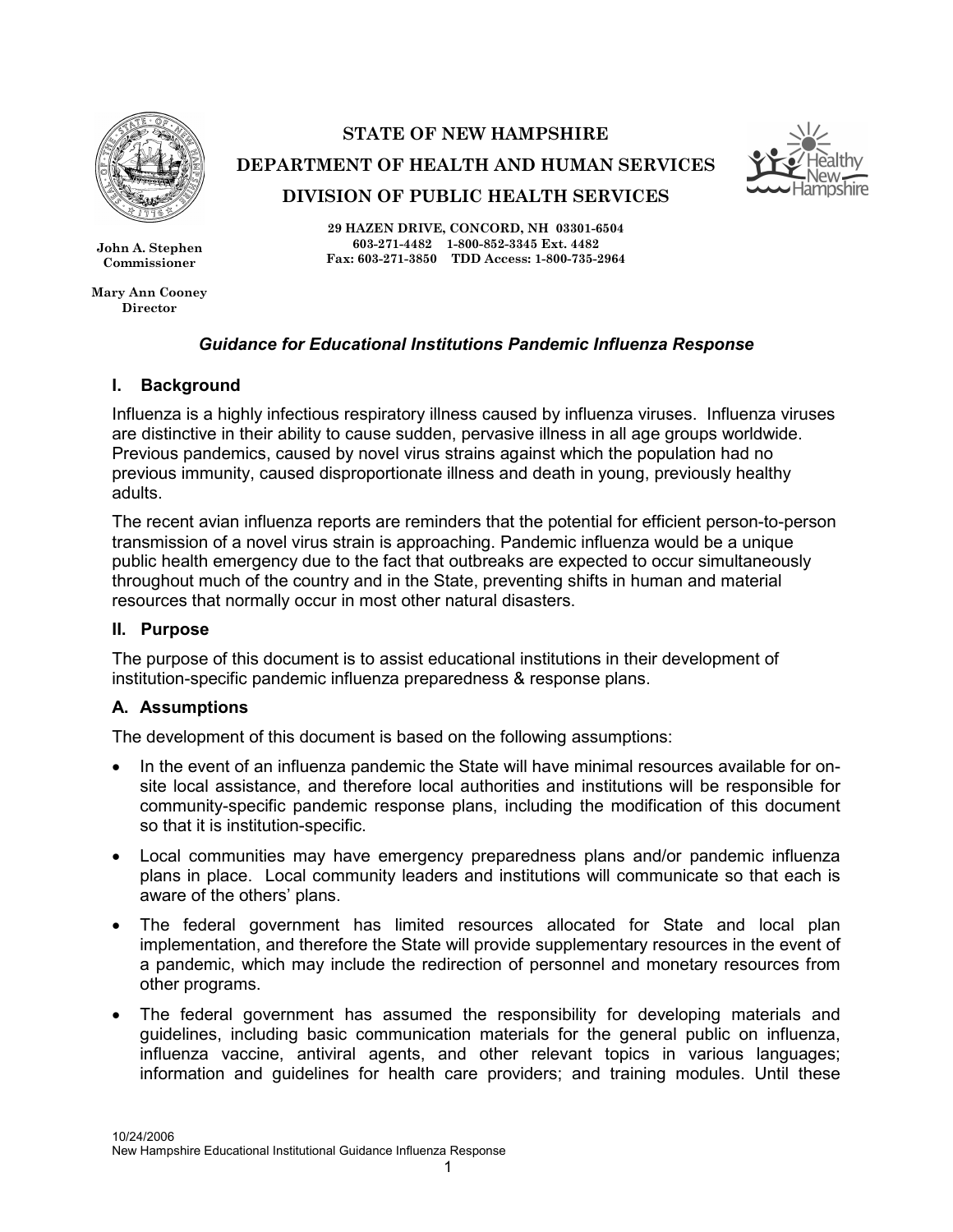materials are developed, the State has the responsibility to develop such materials for its citizens.

- A novel influenza virus strain will likely emerge in a country other than the United States, but could emerge first in the United States and possibly in New Hampshire.
- It is highly likely that moderate or severe shortages of vaccine will exist early in the course of the pandemic and also possible that no vaccine will be available.
- The supply of antiviral medications used for prevention and treatment of influenza will be limited.

## World Health Organization (WHO) Phases

The pandemic phases described in this document are those that have been established by the World Health Organization. The most recent publication of the phases is summarized in Table 1 below. The State's response to a pandemic will be guided by the WHO phase declaration (see State of New Hampshire Influenza Pandemic Public Health Preparedness and Response Plan [currently in draft form and available at http://www.dhhs.state.nh.us/DHHS/CDCS/fluprovider.htm]). This response will include specific considerations during each phase of the pandemic regarding surveillance, vaccine delivery, administration of antivirals, and communications. In addition, there must be actions taken on the local level in each phase, particularly with respect to community-based containment measures. This plan for educational institutions provides recommendations for activities in response to WHO phases and also notes the corresponding alert matrix system being used in the hospital-developed Epidemic Respiratory Infection (ERI) plan (see Table 2 and process below for further explanation of the ERI plan). It should be noted that at the time of writing this document (January 2006), we are in WHO Phase 3.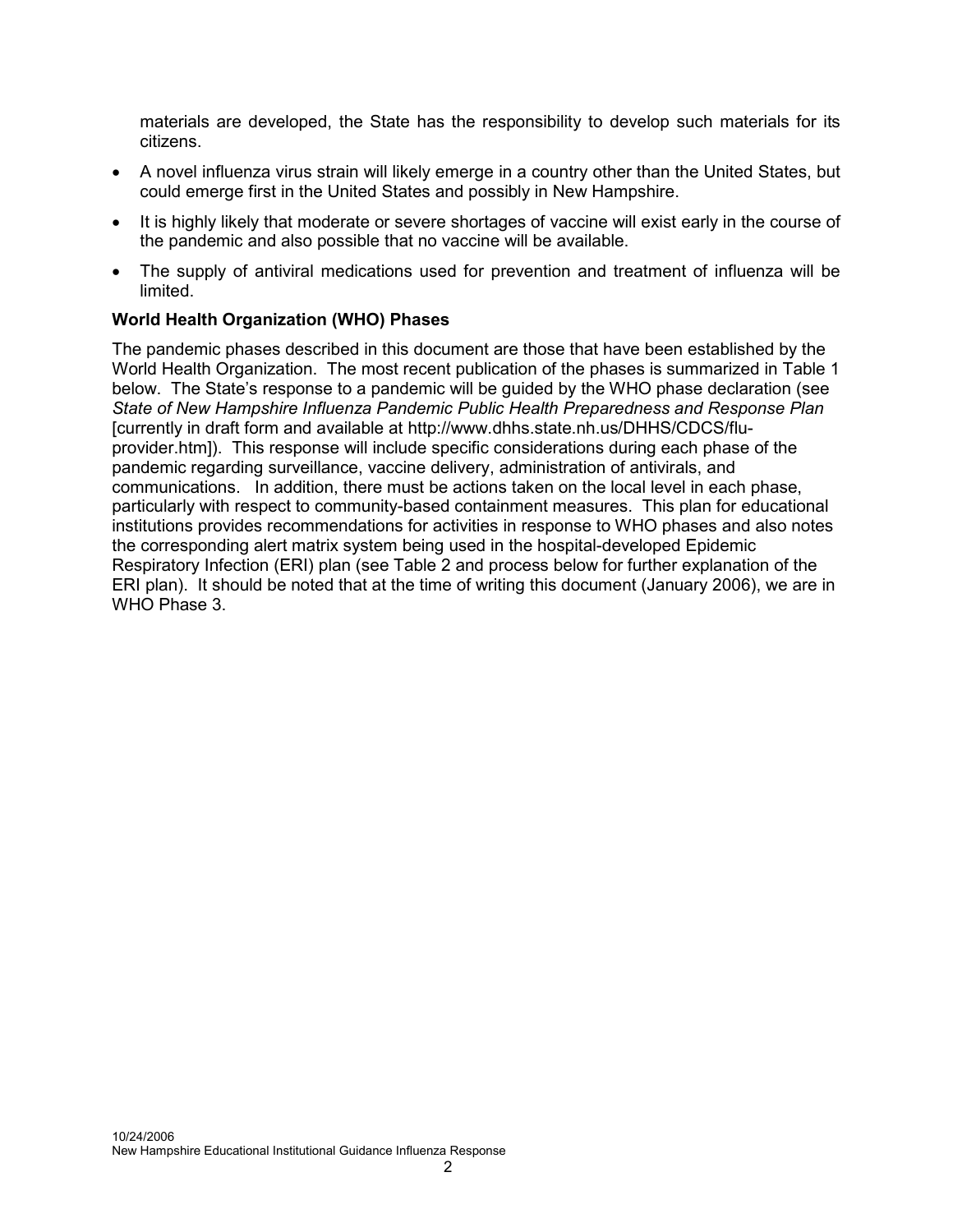#### Table 1. WHO Pandemic Phases

#### WHO PANDEMIC PHASES

#### Interpandemic period

Phase 1. No new influenza virus subtypes have been detected in humans. An influenza virus subtype that has caused human infection may be present in animals. If present in animals, the risk<sup>a</sup> of human infection or disease is considered to be low.

Phase 2. No new influenza virus subtypes have been detected in humans. However, a circulating animal influenza virus subtype poses a substantial risk<sup>a</sup> of human disease.

#### Pandemic alert period

Phase 3. Human infection(s) with a new subtype, but no human-to-human spread, or at most rare instances of spread to a close contact.

Phase 4. Small cluster(s) with limited human- to-human transmission but spread is highly localized, suggesting that the virus is not well adapted to humans.<sup>b</sup>

Phase 5. Larger cluster(s) but human-to- human spread still localized, suggesting the virus is becoming increasingly better adapted to humans, but may not yet be fully transmissible (substantial pandemic risk).<sup>b</sup>

#### Pandemic period

Phase 6. Pandemic phase: increased and sustained transmission in general population.<sup>b</sup>

#### Postpandemic period

Return to phase interpandemic period.

<sup>a</sup> The distinction between *phase 1* and *phase 2* is based on the risk of human infection or disease resulting from circulating strains in animals. The distinction would be based on various factors and their relative importance according to current scientific knowledge. Factors may include: pathogenicity in animals and humans; occurrence in domesticated animals and livestock or only in wildlife; whether the virus is enzootic or epizootic, geographically localized or widespread; other information from the viral genome; and/or other scientific information.

<sup>b</sup> The distinction between *phase 3, phase 4* and *phase 5* is based on an assessment of the risk of a pandemic. Various factors and their relative importance according to current scientific knowledge may be considered. Factors may include: rate of transmission; geographical location and spread; severity of illness; presence of genes from human strains (if derived from an animal strain); other information from the viral genome; and/or other scientific information.

Reference: WHO/CDS/CSR/GIP/2005.5: WHO global influenza preparedness plan. World Health Organization, Department of Communicable Disease Surveillance and Response. Global Influenza Programme. 2005.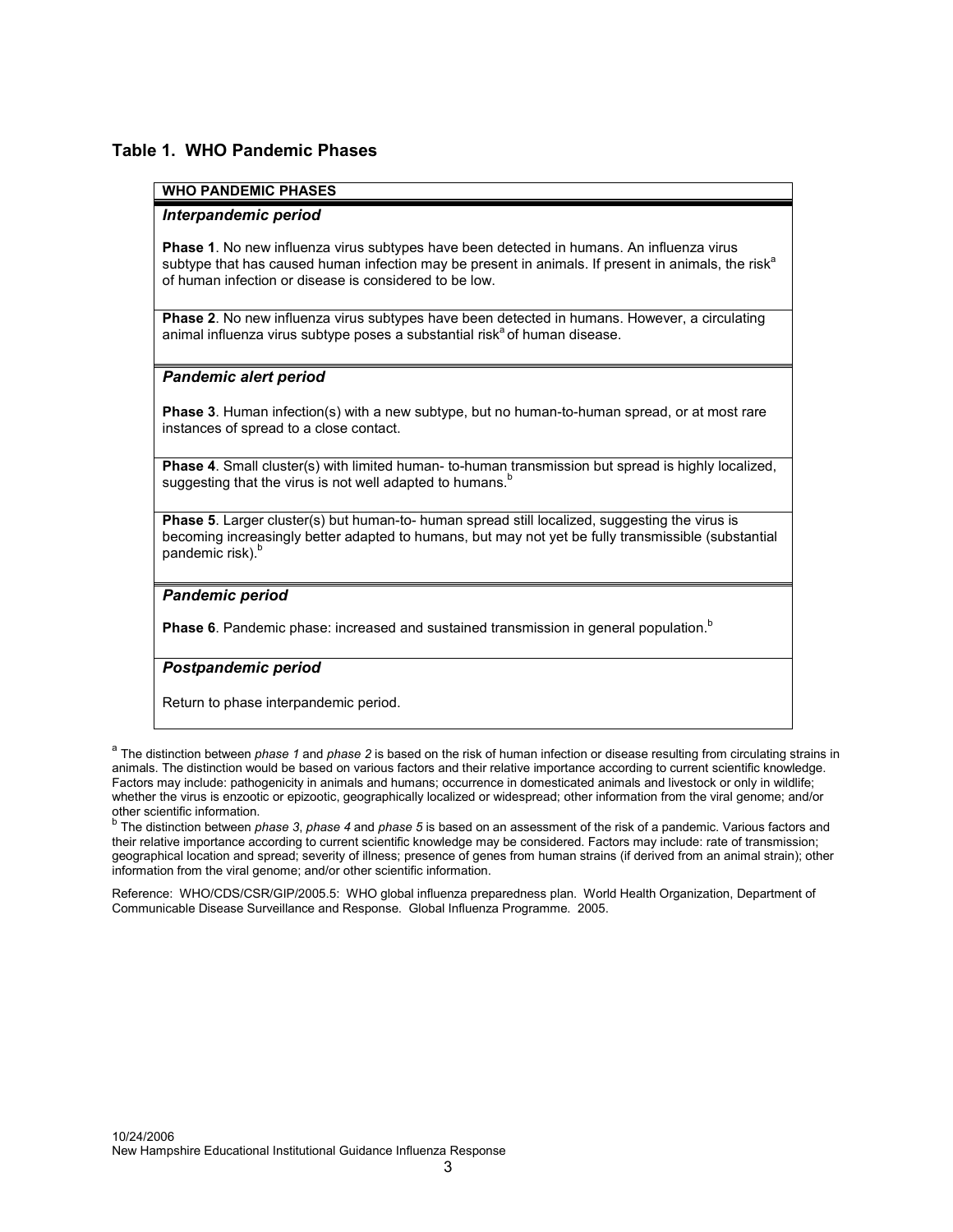# Table 2. Epidemic Respiratory Infection (ERI) Alert Matrix

What type of transmission is confirmed? Where are the cases?  $\vert$  Are there cases at the educational institution? Alert Level None or sporadic cases only Anywhere in the world No Ready Person-to-person transmission Anywhere outside the US and bordering countries (Canada, Mexico) No Green Person-to-person transmission In the US, Canada, or Mexico No Yellow Person-to-person transmission In NH or bordering states; at educational facility Doesn't matter; efficient transmission from known sources **Orange** Person-to-person transmission At educational facility Yes, with efficient transmission, sources not clear Red

Six levels of alert corresponding to the type of transmission and the location of the cases.

### III. Process

The first New Hampshire Influenza Pandemic Preparedness Plan was completed in 2001 and was modeled on the CDC guidance, Pandemic Influenza: Planning Guide for State and Local Officials, Version 2.1, January 1999. As the State's plan changed and progressed, it became clear that educational institutions, including those that are residential, require specific attention to issues such as surveillance, infection control, and case management. Therefore, this guidance was adapted from both the current State of New Hampshire Influenza Pandemic Public Health Preparedness and Response Plan and the Readiness Plan for Epidemic Respiratory Infection (ERI), the latter of which is now used by multiple hospitals throughout the State. The ERI plan was developed by the DHMC Emergency Preparedness team and was disseminated in 2005. It establishes a user-friendly alert matrix distinctive to respiratory infection outbreaks, which may be applicable in the event of an influenza pandemic.

This document has been developed by the NH Department of Health and Human Services (DHHS), Division of Public Health Service's Communicable Disease Control Section (CDCS).

### IV. Authority/Legal Preparedness

The State of NH has designated DHHS to oversee the influenza pandemic planning process in cooperation with local health agencies and other partners. During a pandemic, DHHS will have primary responsibility for:

- Making recommendations to local health departments, health care providers and facilities, and the general public to aid in controlling the spread of influenza
- Maintaining surveillance systems to monitor the spread of disease
- Keeping the public informed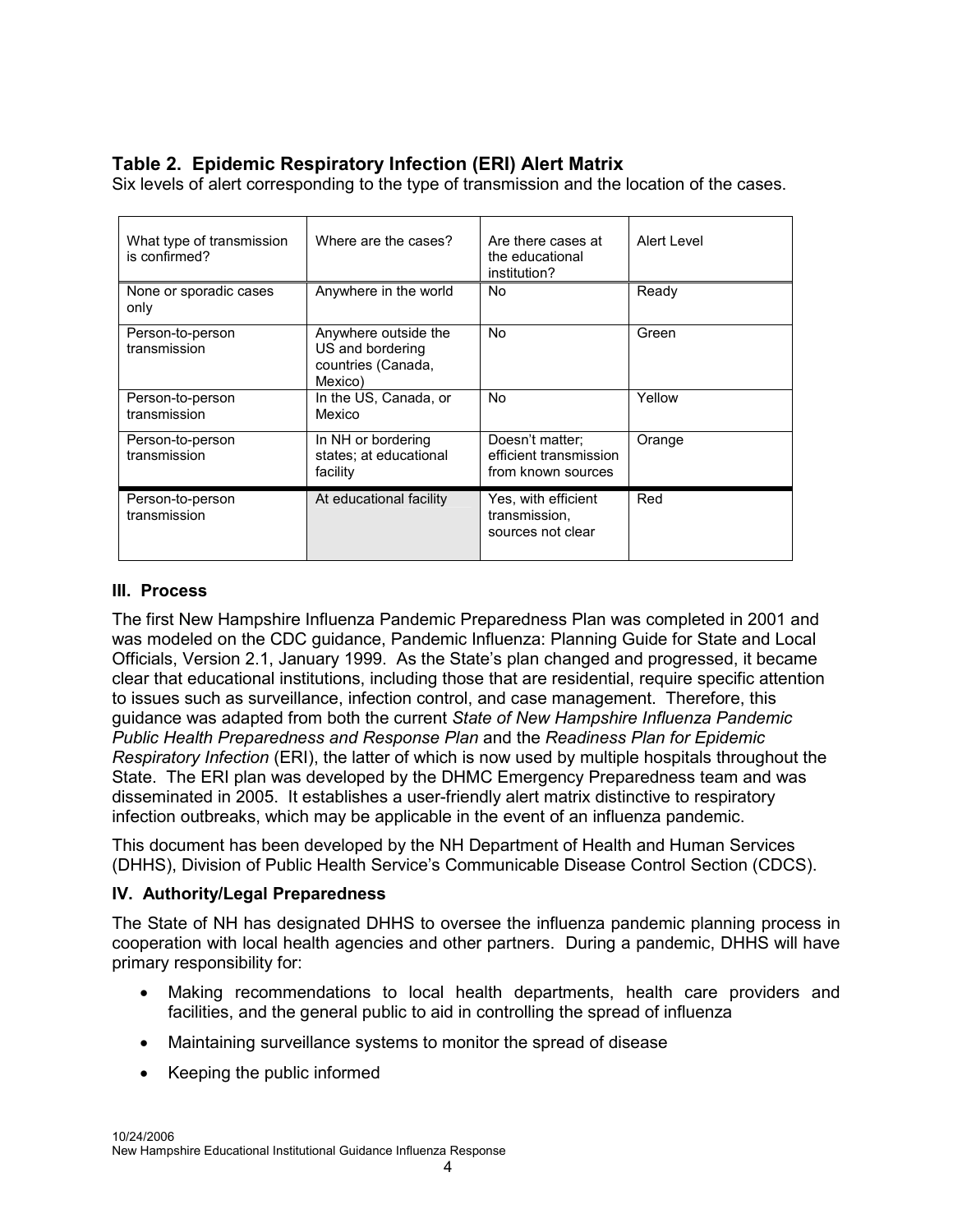While no provision of law addresses pandemic influenza specifically, numerous statutory provisions authorize relevant actions. For institutions to effectively plan and respond to an influenza pandemic, they should be knowledgeable of the following legal issues:

- NH's laws and procedures on quarantine, isolation, closing premises, and suspending public meetings, which can be implemented to help control an epidemic
- Statutes for mandatory vaccination during an infectious disease emergency
- Medical volunteer licensure, liability, and compensation laws for in-state, out-of-state, and returning retired and non-medical volunteers
- Workers' compensation laws as they apply to health care workers and other essential workers who have taken antivirals for prophylaxis

The corresponding statute descriptions are summarized in the State of NH Public Health Emergency Preparedness Plan (currently in draft form).

## V. Response Activities by Level of Alertness

## Level Ready-Green (ERI alert matrix)/Interpandemic period (WHO)

When cases of an Epidemic Respiratory Infection (ERI) are occurring in countries other than the U.S., but have yet to be reported domestically or in neighboring countries, your institution should maintain a level of preparedness in the event that the ERI begins to spread globally. This is the level your institution should be maintaining currently. During this level, we recommend your institution take the actions listed below.

### A. Access Control

- The institution will develop a plan and a timeline for implementing a policy that enables them to control access to the institution. There should be a plan to lock down certain entrances and exits, and to monitor use of others, if necessary. If applicable, institutions should involve their security personnel to accomplish these tasks.
- The institution will also develop a plan to close down or curtail campus transportation, including school buses and campus shuttles if necessary.

### B. Surveillance, Screening and Triage

- The institution's health services personnel will screen all individuals at the time of registration at health services or nurse's office. For younger children, personnel may observe for cough. With older children, they may ask the following question: "Do you have a new cough that has developed over the last 10 days?" and will
	- $\circ$  Provide patients who have a new cough with a surgical mask and/or tissues.
	- $\circ$  Document data at time of screening and review each week for analysis of trends.
	- o Clinical staff/school nurse will
		- Evaluate individuals who have a new cough for fever (temperature  $≥100.4$ ).
		- Place all individuals who have fever and a new cough on droplet precautions, pending further evaluation.
	- $\circ$  If private rooms are available, and evaluation requires isolation, individuals with fever and cough will be placed in a private room with droplet precautions. Otherwise, such individuals should be referred to local community health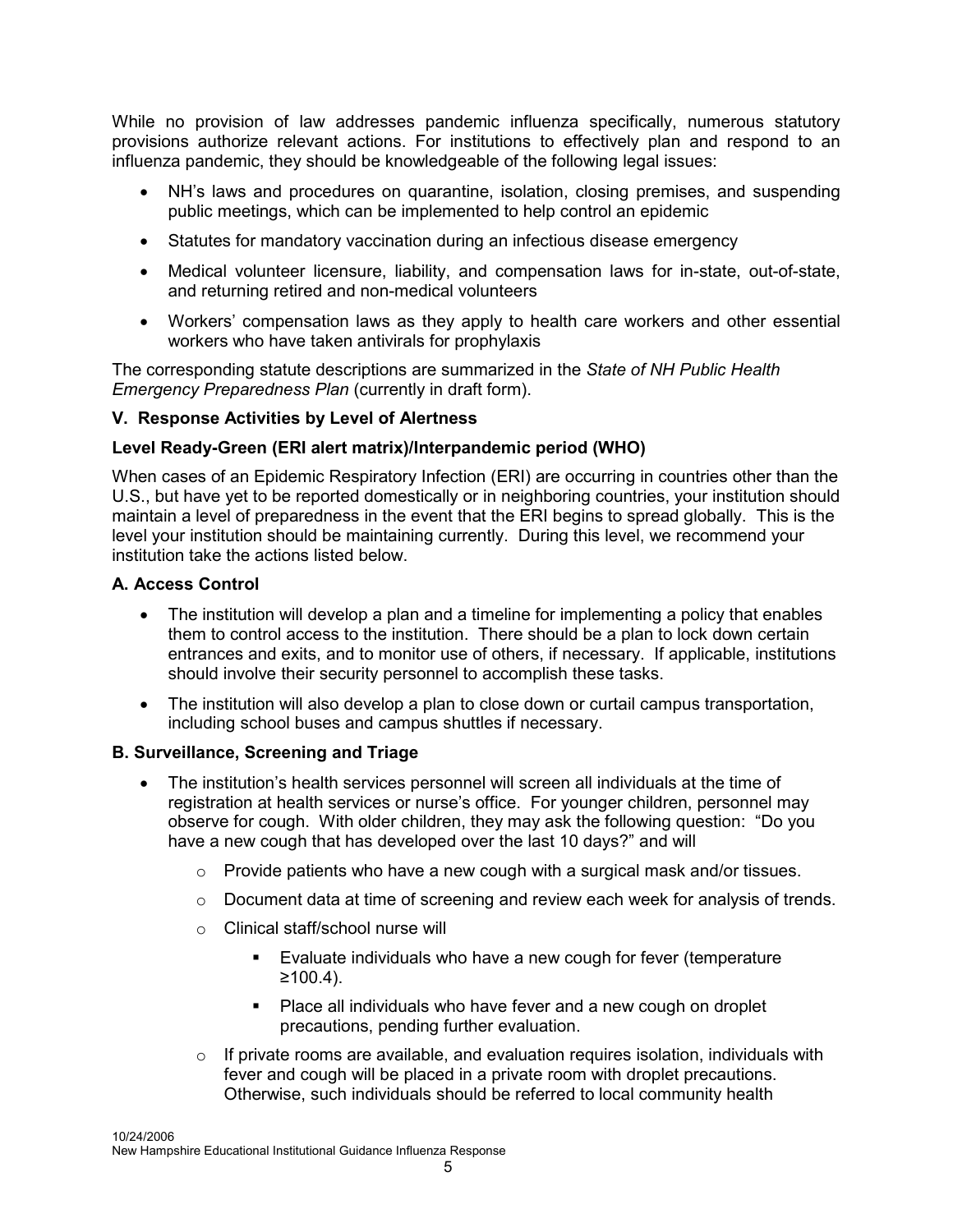providers or hospitals for evaluation, with health services personnel calling ahead to alert staff of patient symptoms.

- The institution's health services staff have the authority to restrict individuals (staff and students) who have fever and a new cough from work, class, or any other group gathering. They also have the authority to send any student or staff home that they suspect may have a communicable disease that puts others in the institution at risk. The legal authority for exclusion from school is under RSA 200:39. This RSA is under Title XV, Education; 200, Health & Sanitation; 39, Exclusion from School, and is accessible on-line at http://gencourt.state.nh.us/rsa/html/XV/200/200-39.htm.
- Health services clinicians will screen individuals who report pneumonia or respiratory infection to identify possible clusters, or groups of ill individuals who may be linked.
	- $\circ$  Possible clusters will be reported to the State's Communicable Disease Control Section by calling (603) 271-4496 M-F 8AM-4:30 PM.
- Informative infection control signs will be placed at all campus building entrances and common areas to encourage all persons entering the campus to self-screen (rotating the posters periodically to maintain impact). Posters are available for download on the DHHS website: http://www.dhhs.state.nh.us/DHHS/CDCS/flu-provider.htm.
	- $\circ$  Via posters, campus staff will ask persons who have a new cough to wear a surgical mask or use tissues to cover their mouth and nose when coughing, and to use good hand hygiene during the time they need to be on-campus.
	- $\circ$  The institution will advise all persons, including staff, students, and visitors, who have fever and cough to defer attending school or visiting the institution until their illness has resolved.
- Monitoring surveillance data
	- $\circ$  The health services personnel will monitor national, regional, and local data related to ERI. Information will be posted on the NH DHHS website.

### C. Infection control/Precautions

- All staff, students, and visitors will use **Droplet Precautions (private room and** surgical mask within 3 feet of patient) for all contact with any individual who has a new cough and fever, until a diagnosis of a non-contagious respiratory illness, or an infection requiring a higher level of precautions, is made.
- If students, staff or visitors present with symptoms while at school, they should be provided a mask while awaiting transportation away from the facility.
- The institution's health services staff will use or provide for use a visible doorway "precautions sign" system to allow persons entering the room to know what type of protective equipment is needed.
- The institution will maintain adequate supplies at all times of surgical masks, waterless hand rub, and tissues throughout public areas, classrooms, and meeting rooms, as well as within the Health Services facility.
- If possible, the institution will identify key areas throughout the campus which need to maintain core groups of N-95 respirator fit-tested personnel
	- $\circ$  Each director is responsible for maintaining the appropriate number of trained and fit-tested staff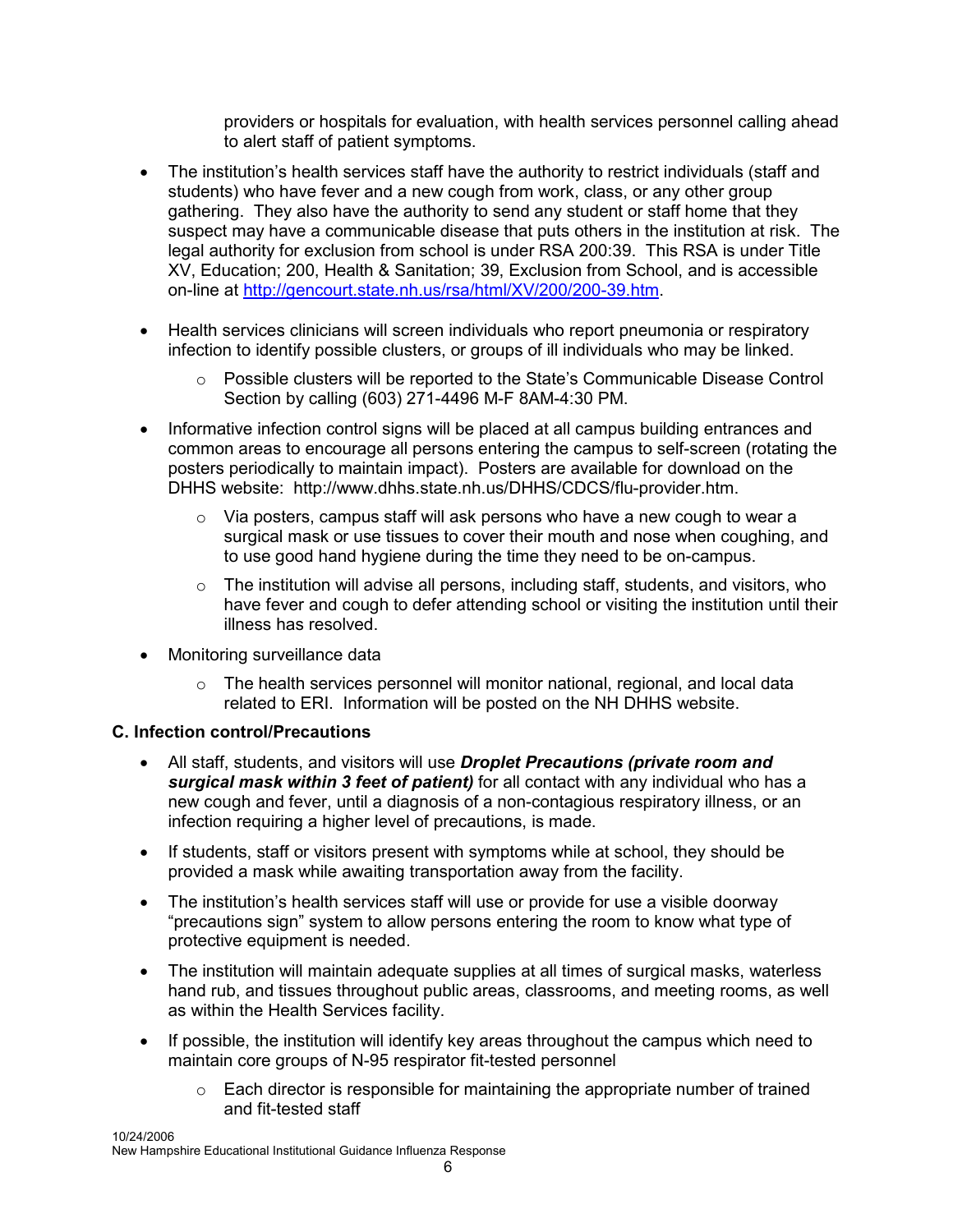• The institution will display hand-washing posters (can be downloaded from: www.dhhs.state.nh.us) in high-traffic areas and classrooms.

## D. Communication/Education

- The institution will develop a sustainable and effective plan for communication and promotion of messages relating to ERI to internal and external audiences.
- A sustainable plan should be developed to orient and educate staff regarding basic readiness activities at the institution, and a strategy for activities to provide timely information to health services providers in the event of ERI.

## E. Additional Preparedness Activities

The following recommendations for vaccination campaigns apply to the regular influenza season. This is separate from vaccination campaigns that may take place during a pandemic. The purpose in the following recommendations for influenza vaccination during the regular influenza season is: to reduce morbidity from seasonal influenza transmission in vital workers if pandemic strain emerges, to reduce diagnostic confusion if a pandemic strain emerges (one may have a higher suspicion for pandemic strain if the patient is known to have been vaccinated against seasonal influenza), and to prepare communities for providing vaccination clinics in the event that vaccination for a pandemic strain is necessary.

- Offer all eligible staff, students, and visitors the opportunity to receive influenza vaccine on-site. This may be facilitated by holding vaccination clinics on designated days.
- If your institution cannot hold clinics on-site, refer to local clinics or collaborate with community health organizations to hold clinics to provide influenza vaccine to all eligible institution members of any age.
- Develop educational and promotional materials to promote availability and desirability of influenza vaccine for all.
- The administering provider of flu vaccine will document administration of influenza vaccine, preferably in a computerized database.
- Administrative, educational, and clinical leaders will promote maximum participation of staff and students in influenza vaccine program.

In addition to the above vaccination recommendations, the following are other preparedness activities to take place during the Level Ready-Green phases of a pandemic:

- Many institutions already have an Emergency Preparedness team. If the institution does not have an existing Emergency Preparedness team, one should be formed following Incident Command Structure (ICS). If additional training and/or help is needed in creating this team with adherence to ICS, please contact the NH Bureau of Emergency Management at (800)852-3792 or (603)271-2231.
- The team will designate an Incident Command core including senior administration, health services, communications, safety, engineering, and security, as applicable, with 7-day a week availability to respond to a potential outbreak of an ERI.
- The Emergency Preparedness team will be in charge of regular updates to staff, students, and parents. The team should meet approximately once a month.
- The Emergency Preparedness team will monitor the Health Alert Network and other communications from public health officials to review changes in recommendations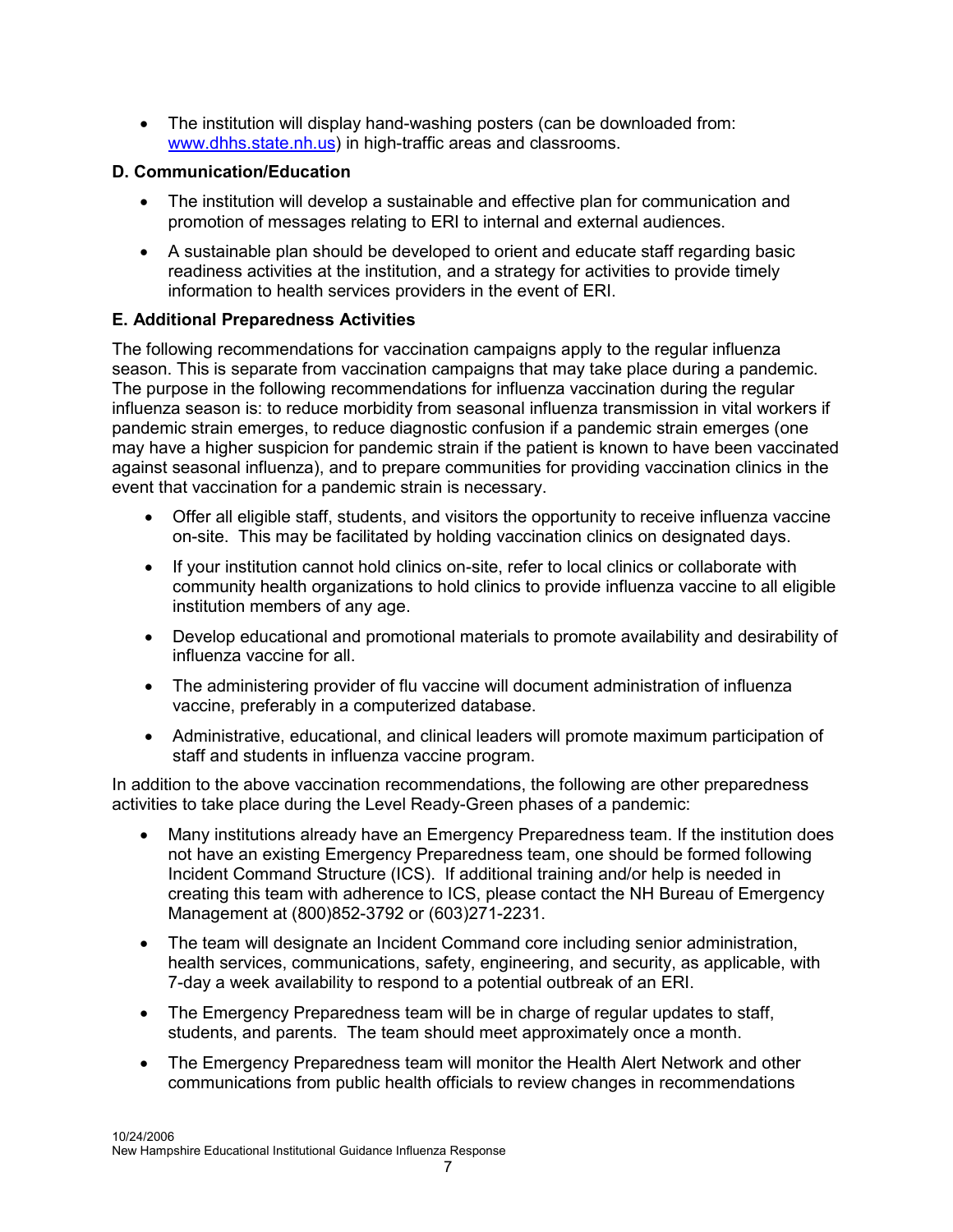about screening criteria and will communicate changes to clinicians via some combination of email, intranet, or radiographic or laboratory reporting.

## Level Yellow-Orange (ERI plan)/Pandemic Alert Period (WHO)

In the event that a case of Epidemic Respiratory Infection (ERI) affects a community member or a close contact of a community member of your institution, activities will be modified to reflect increased risk of exposure and disease spread within your community. The following are recommendations regarding activities of your institution that should be addressed in the event that a case of ERI is suspected or has been confirmed in your institution, but there is no documented community spread from this person to others. For example, this would include a student who returned to the institution with cough and fever after travel to an area known to have ERI, but has not spread the illness to anyone else.

Activities are cumulative through the phases, and therefore, those activities from the Level Ready-Green/Interpandemic Period should be carried over to this phase and supplement the recommendations below.

### A. Access Control

• Review possible need to restrict vendors, visitors, and conferences/group activities.

### B. Surveillance, Screening and Triage

- Infection control signs are posted at all entrances, and in all common areas (in dormitories, libraries, gymnasium, auditoriums, cafeterias, classrooms, restrooms). Posters should include specific risk factors for the targeted infection, to encourage all persons in the institution to self-screen for infection.
- Persons who self-identify as at-risk for the designated infection are instructed to don surgical mask and should go to campus health services or school nurse office for clinical evaluation.
- Health services personnel who suspect, after initial clinical evaluation, that a patient may have an ERI should immediately consult with DHHS.
- Staff or students traveling to designated high risk areas must register with campus health services or school nurse upon return and report any symptoms of fever or cough that occur during a specified time period. Health services will maintain a list of people under surveillance for this reason.
- Staff and students who have had contact with suspected patients must register with health services and be screened daily for fever or respiratory symptoms.
- Surveillance data will be electronically transmitted to DHHS daily using the form provided by DHHS. This form is currently under development.

### C. Infection Control/Precautions

- Airborne, droplet, and contact precautions are required for all contact with any person who has screened as a possible ERI case, until an alternate diagnosis is made.
- Droplet precautions are required for any person who has a new cough and fever, but no risk factors for ERI, until a diagnosis of a non-contagious respiratory illness, or an infection requiring a higher level of precautions, is made. Health services has the authority to exclude any individual with new cough and fever until diagnosis of noncontagious respiratory illness is made.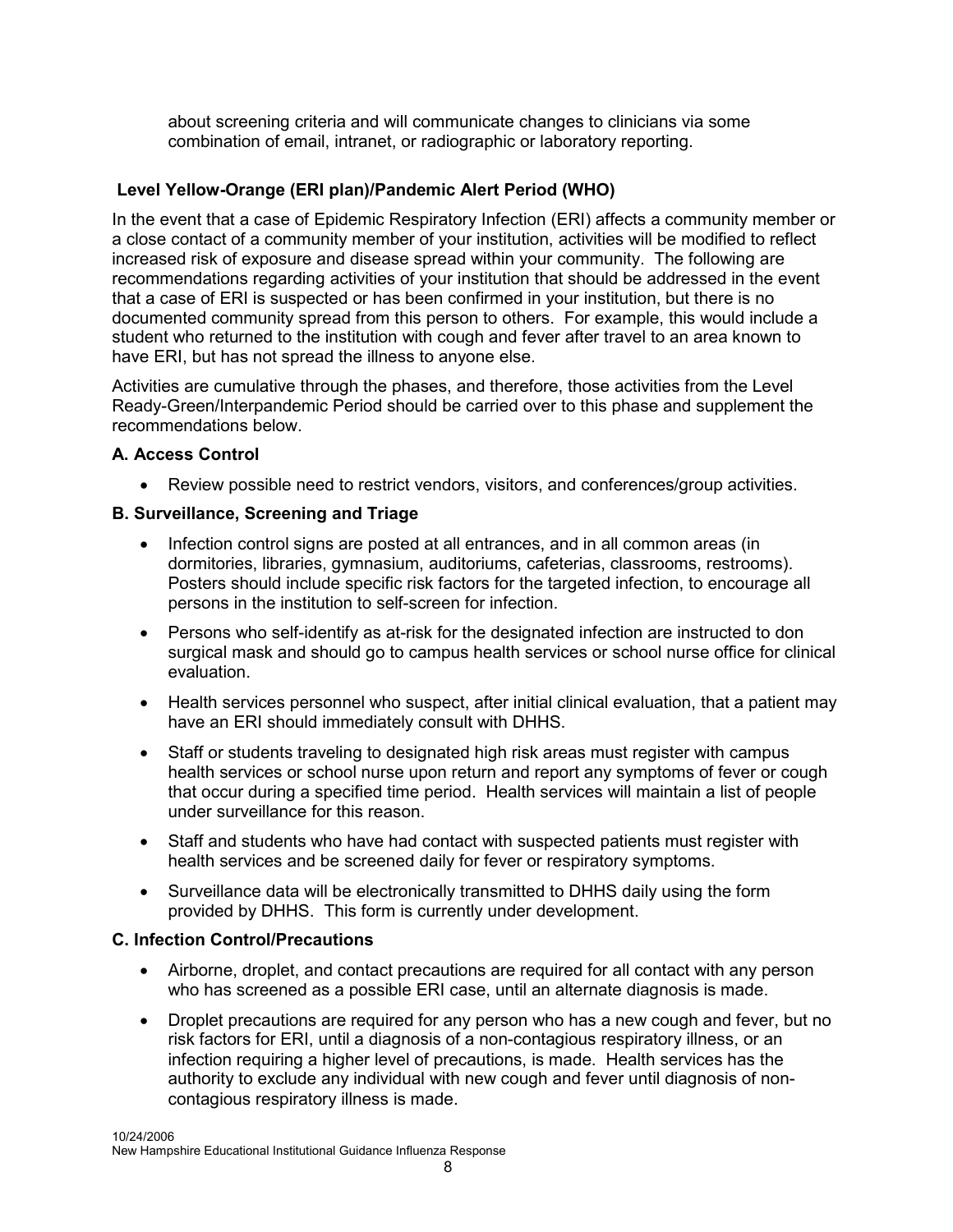## D. Communication/Education

- A knowledgeable staff member may need to be present at high-traffic areas on site to answer questions and direct persons to evaluation at campus health services as needed.
- The institution should use the mode of communication used most by students, staff, and parents (e-mail, flyers, phone messages) to keep the community informed and to provide education about prevention and symptom surveillance. The institution should also consider creating a designated phone line to campus health services (ERI hotline) for callers with specific questions about ERI.

## E. Additional Preparedness Activities

• At Level Orange the Emergency Preparedness team should meet daily to review situation and strategies.

## Level Red (ERI plan)/Pandemic period (WHO)

There is evidence of institutional transmission of ERI or there is widespread human-to-human transmission in the region of the institution.

Red indicates the highest level of alert, with restrictions on access to the institution, more active screening, and a shift away from normal operations of the institution. At this level, the institution will consider implementing each of the additional actions.

## A. Access Control

- All entrances to the institution will be locked except for the main entrance. Those that cannot be locked will be guarded by security personnel.
- Entry into facility will be restricted to the following:
	- $\circ$  Staff and students with a valid ID
	- o Parents of students
- Activities of campus eateries (cafeteria, commercial) and other shops may be suspended.
	- $\circ$  A plan should exist for delivering meals to students if cafeteria or group-style dining is closed. This may take the form of delivery of boxed meals to dormitories.
- There may be some degree of suspension of activities, including sporting events, arts performances, and classes as determined by the Emergency Preparedness team in consultation with DHHS.
- Campus transportation, including buses transporting students on and off campus, may be suspended.
- The decision to close the institution may also be made as a means to prevent the further spread of an epidemic, either by the Emergency Preparedness team or BDCS. In the event of institution closure, a plan should be in place for residential institutions to provide meals to those who cannot leave the institution immediately. There also should be in place a tracking system so that those who leave the area can be tracked.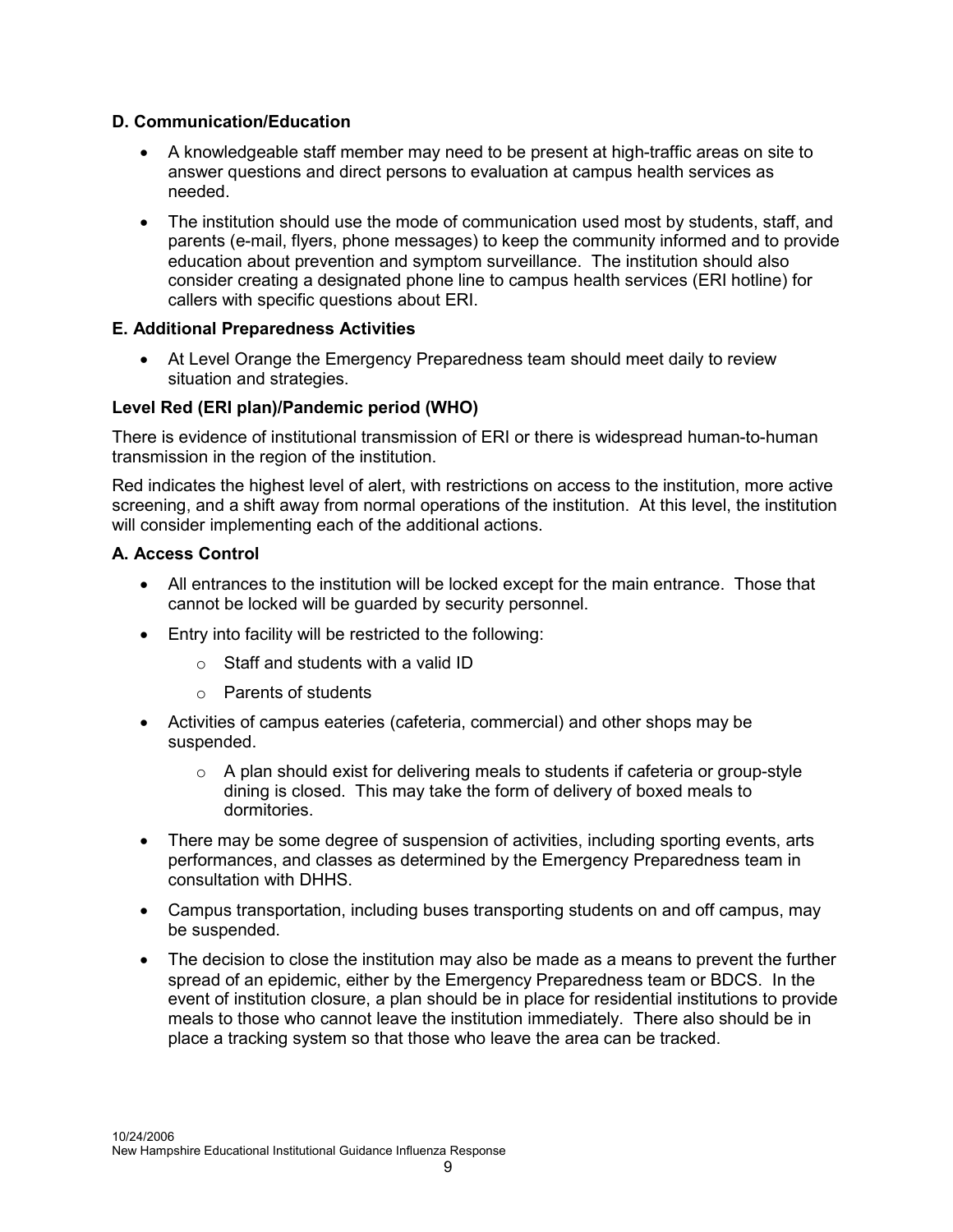## B. Surveillance, Screening and Triage

- Persons in residential institutions will be instructed to call campus health services if they require any medical appointment. This call is required to screen for new cough developing over the past 10 days. Persons who answer yes will be phone triaged to a health services clinician, who can do further screening for ERI risk factors and determine the need for the patient to be evaluated in person.
- Those allowed into the facility must be screened for fever or cough and have their temperature taken, and if cleared, given something to indicate that they have been cleared to enter the facility (e.g. a sticker, a card, a stamp on their hand).
- Those who are identified to have fever and/or cough will be instructed to don a surgical mask, use waterless hand rub, and go to campus health services or school nurse. Alternatively, in a non-residential institution, they may be excluded from entry into the institution and instructed to call their primary care provider for evaluation. DHHS may elect to gather contact information and follow-up plans made before the person is released into the community.
- In a residential institution, after clinical evaluation, a person who has fever or cough may be allowed to remain at a residential institution if they are a resident unless the person requires further medical evaluation.
- The name and phone number/address of all persons seen with suspected ERI by campus health services will be recorded and reported to DHHS within 24 hours.
- If the person warrants evaluation in a hospital setting, health services staff should alert the referral hospital that a suspect or confirmed case needs evaluation so that the referral center can make arrangements for infection control precautions.

### C. Infection Control/Precautions

- An N-95 mask and contact precautions are required for all campus health services medical staff having contact with any person who has fever and/or a new cough, until an alternate diagnosis is made (this includes staff who conduct screening at institution entrances).
- Adequate supplies of personal protective equipment, waterless hand rub, and tissues will be maintained through the institution by a designated group.
- Everyone providing patient care will be N-95 respirator fit-tested.
- If the suspect or confirmed case does not require hospitalization, he/she should be isolated from other community members, including exclusion from events such as sporting events, group meals, working out in the gym, and classes until he/she is proven to not be a case, or he/she has passed the time of infectivity (2 days before illness onset to five days after illness onset [this may be modified when more is known about the pandemic strain]). If the case shares a room with other students in a residential institution, arrangements should be made for the case to be given a private room (for example, to remain in health services in a private patient room or in an empty dorm room). Arrangements should be made to provide the students with necessary daily items, including meals, water, hygiene, and telephone.
- The institution, with guidance from DHHS, will identify close contacts in the institution to a suspect or confirmed case of ERI. Contacts are defined as those who spent >15 minutes within 3 feet of the case during his/her infectious period (2 days before illness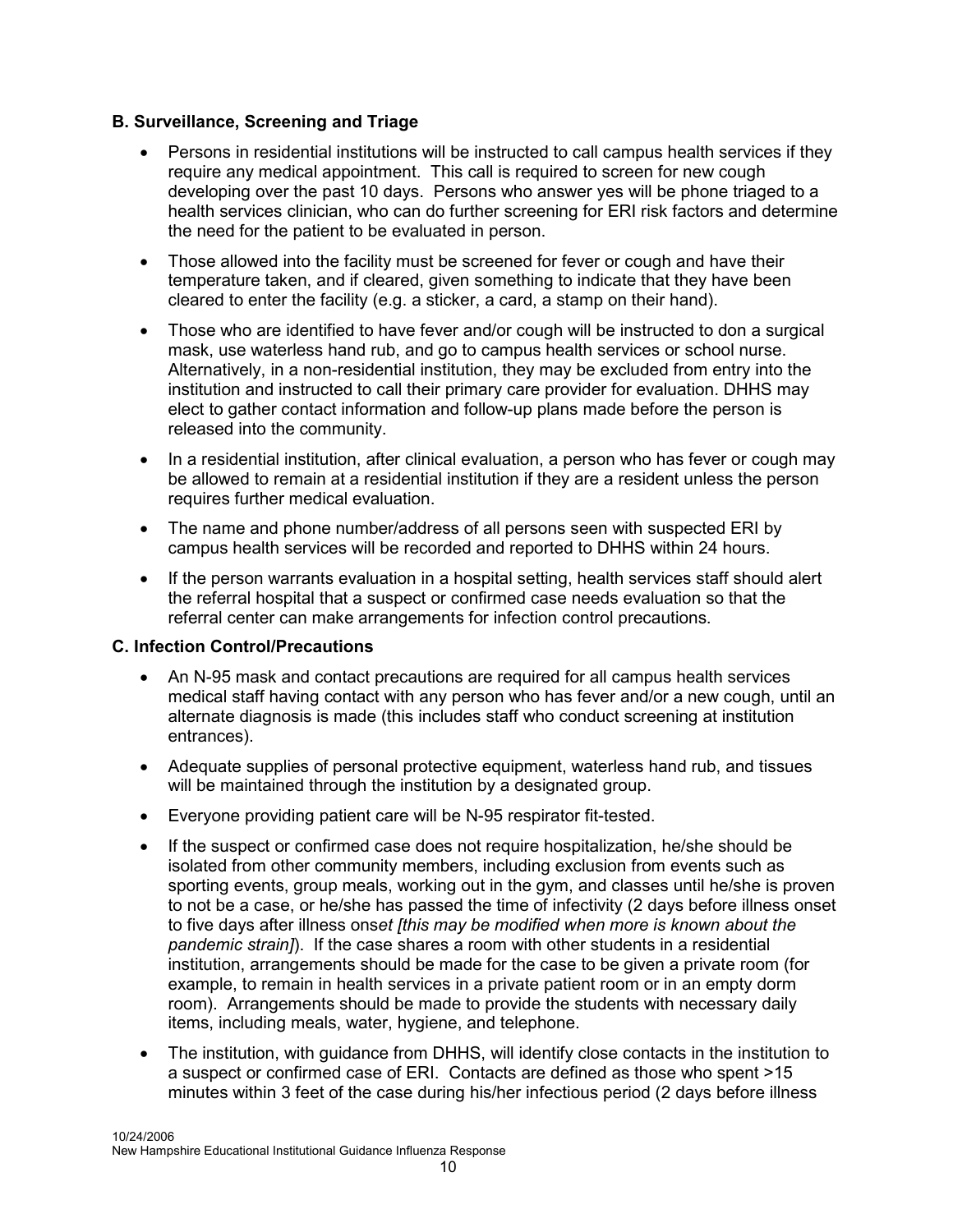onset to five days after illness onset). In a dormitory setting, where contact will be less clearly delineated, contacts are defined as those who meet the above definition or those who live on the same dormitory floor as the case.

- Staff and students who have had contact with suspected patients must register with campus health services and be screened daily for fever or respiratory symptoms
- With guidance from DHHS, recommendations will be made for quarantine of non-ill contacts. Guidance will be provided regarding details of quarantine in a residential institution, including cohorting of contacts, sites to use for quarantine, and legal authority. As with a case in isolation, arrangements should be made to provide those quarantined with necessary daily items, including meals, water, hygiene, and telephone.

### D. Communication/Education

• Daily or more frequent updates to community members and parents will be provided as determined by the Emergency Preparedness team.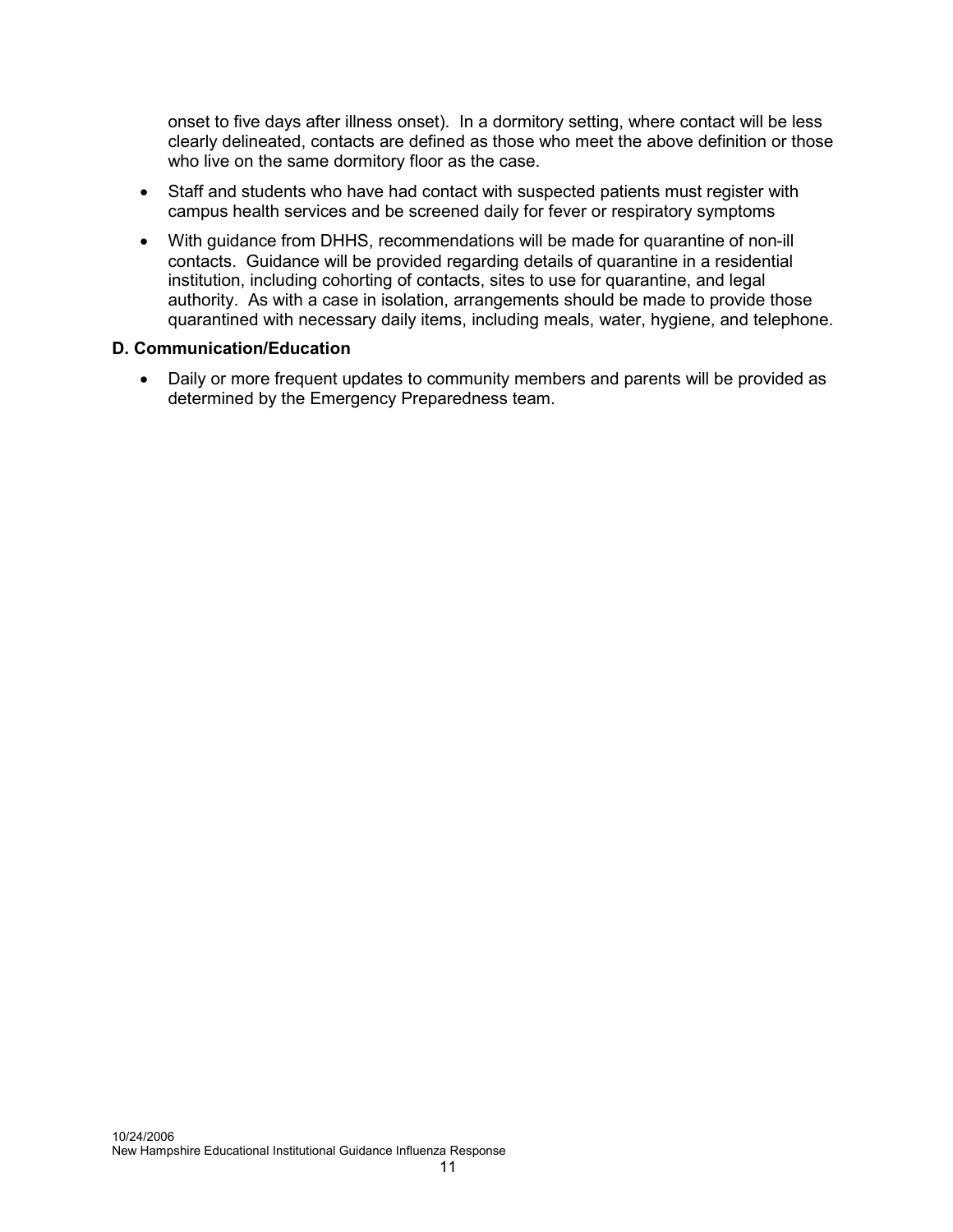# Appendix 1: Suggested Sign Off Sheet for Planning Committees

# School Pandemic Influenza Preparedness & Response Plan

This policy has been reviewed and accepted by:

| Principal <u>expression and the set of the set of the set of the set of the set of the set of the set of the set of the set of the set of the set of the set of the set of the set of the set of the set of the set of the set o</u> |  |
|--------------------------------------------------------------------------------------------------------------------------------------------------------------------------------------------------------------------------------------|--|
|                                                                                                                                                                                                                                      |  |
|                                                                                                                                                                                                                                      |  |
|                                                                                                                                                                                                                                      |  |
|                                                                                                                                                                                                                                      |  |
|                                                                                                                                                                                                                                      |  |
|                                                                                                                                                                                                                                      |  |
|                                                                                                                                                                                                                                      |  |
|                                                                                                                                                                                                                                      |  |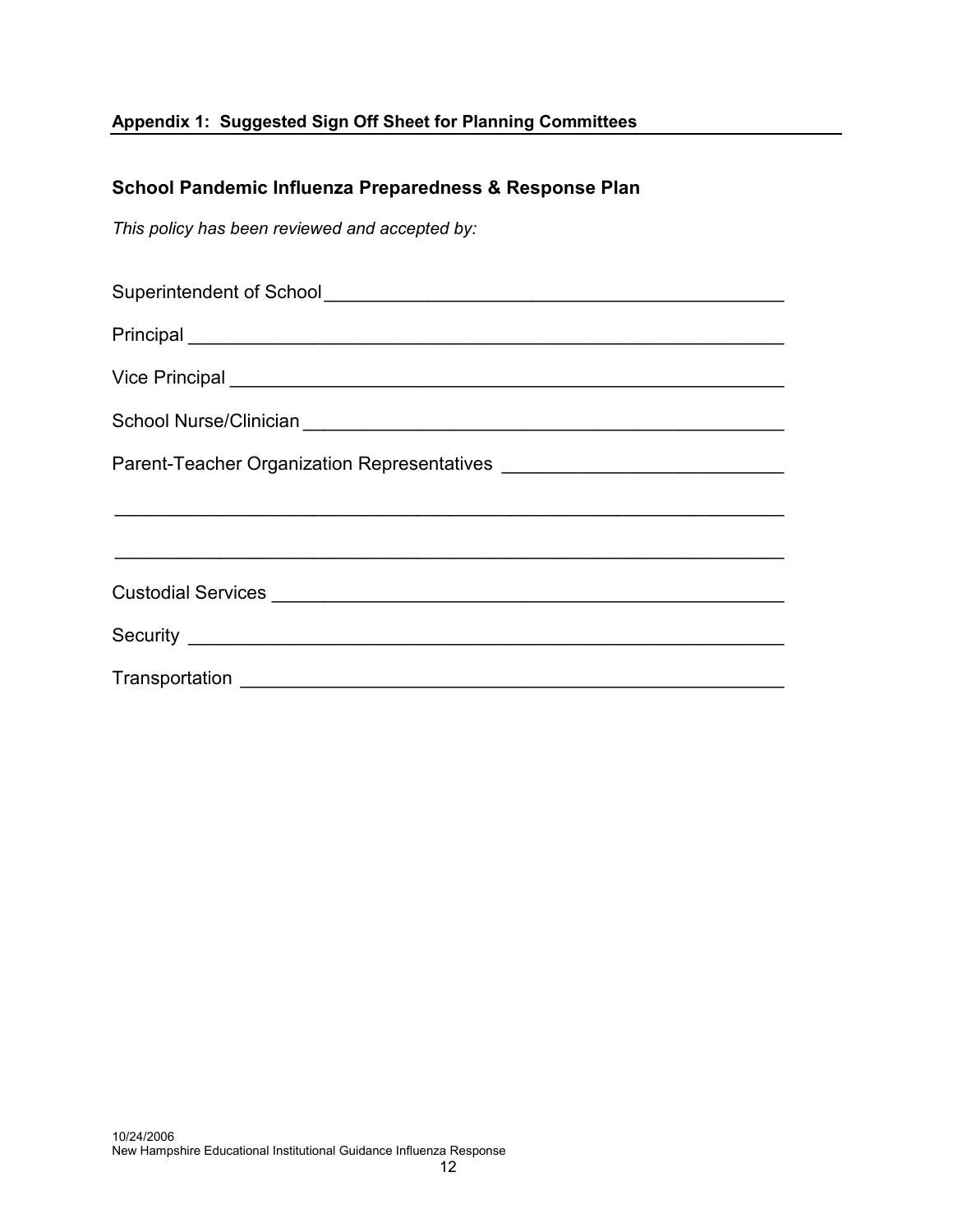## School Pandemic Influenza Preparedness & Response Checklist

### Level Ready-Green (ERI alert matrix)/Interpandemic period (WHO)

- Form an Emergency Preparedness team, if one does not already exist.
- Have Emergency Preparedness team members perform authority/legal preparedness activities

#### A. Access Control

- Develop a plan and a timeline for implementing a policy that enables controlling access to the institution.
- Develop a plan to close down or curtail campus transportation, including school buses and campus shuttles if necessary.

#### B. Surveillance, Screening and Triage

- Have the institution's health services personnel screen all individuals at the time of registration at health services or nurse's office, following NH DHHS recommended precautions
- Provide patients who have a new cough with a surgical mask and/or tissues
- Document data at time of screening and review each week for analysis of trends
- Restrict individuals (staff and students) who have fever and a new cough from work, class, or any other group gathering
- Send any student or staff home that is suspected of having a communicable disease that puts others in the institution at risk
- Report possible clusters to the State's Communicable Disease Control Section by calling (603) 271-4496 M-F 8AM-4:30 PM.
- Post informative infection control signs at campus building entrances and common areas
- Rotate the infection control signs periodically
- Monitor national, regional, and local data related to pandemic influenza

#### C. Infection control/Precautions

- Follow NH DHHS recommended precautions for contact with any individual who has a new cough and fever
- Provide mask or tissues to any students, staff or visitors who present with symptoms while at school and awaiting transportation from the facility
- Maintain adequate supplies of surgical masks, waterless hand rub, and tissues throughout public areas, classrooms, and meeting rooms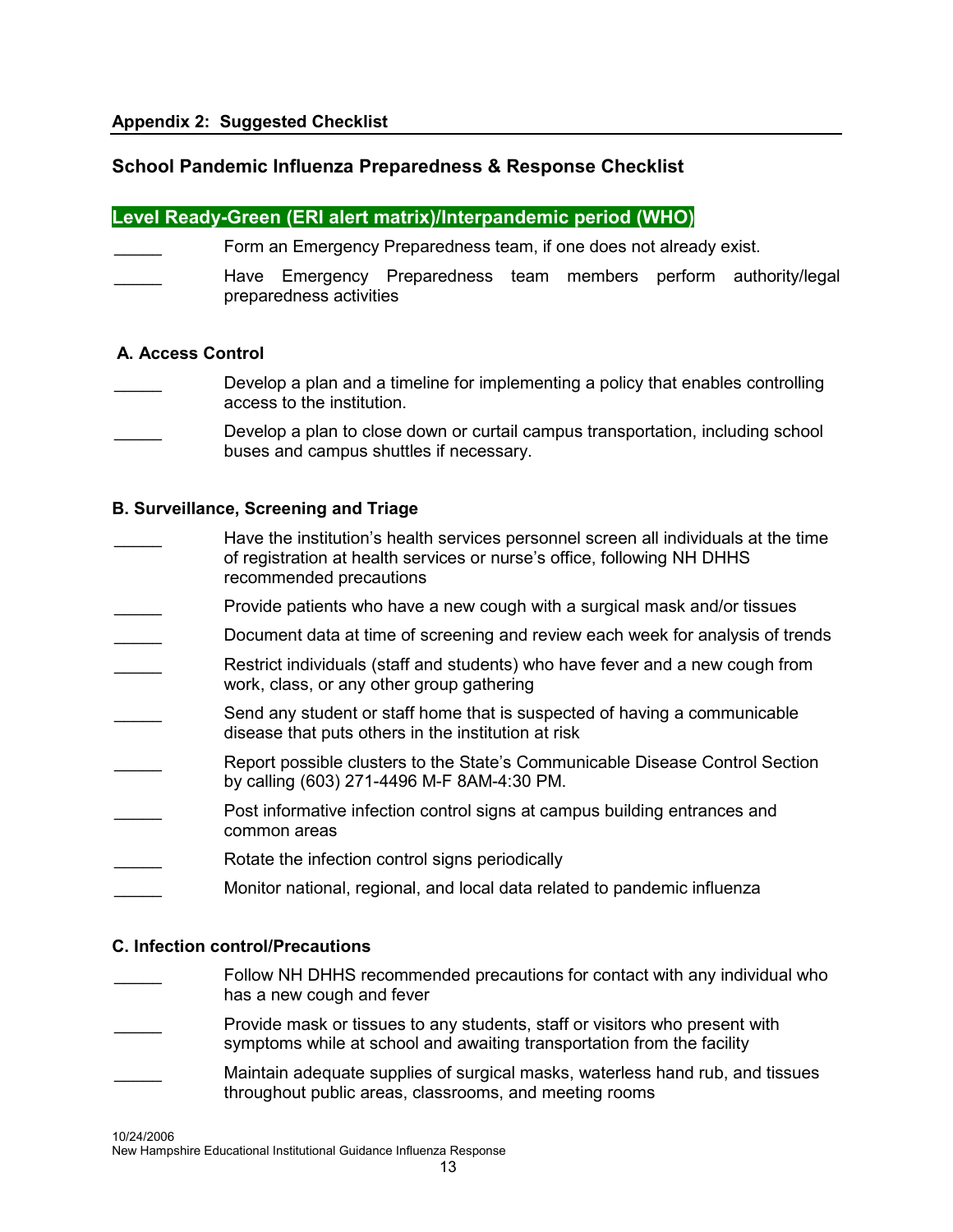|                    | Identify who should be N-95 respirator fit-tested personnel                                                          |
|--------------------|----------------------------------------------------------------------------------------------------------------------|
| and the control of | Maintain the appropriate number of trained and N-95 fit-tested staff                                                 |
|                    | Display hand-washing posters (can be downloaded from: www.dhhs.state.nh.us)<br>in high-traffic areas and classrooms. |

### D. Communication/Education

- Develop a plan for communication and promotion of messages relating to ERI to internal and external audiences
- Develop a plan to orient and educate staff regarding basic readiness activities at the institution

#### E. Additional Preparedness Activities

Implement vaccination campaign (offer vaccine on-site or provide references to area clinics) Develop educational and promotional materials to promote availability and desirability of influenza vaccine for all If administering flu vaccine on-site, document administration of vaccine, preferably in a computerized database Have Emergency Preparedness Team designate an Incident Command core with 24/7 availability to respond to a potential outbreak Provide regular updates to staff, students, and parents Have Emergency Preparedness Team meet approximately once a month. Monitor the Health Alert Network and other communications from public health officials and communicate changes to clinicians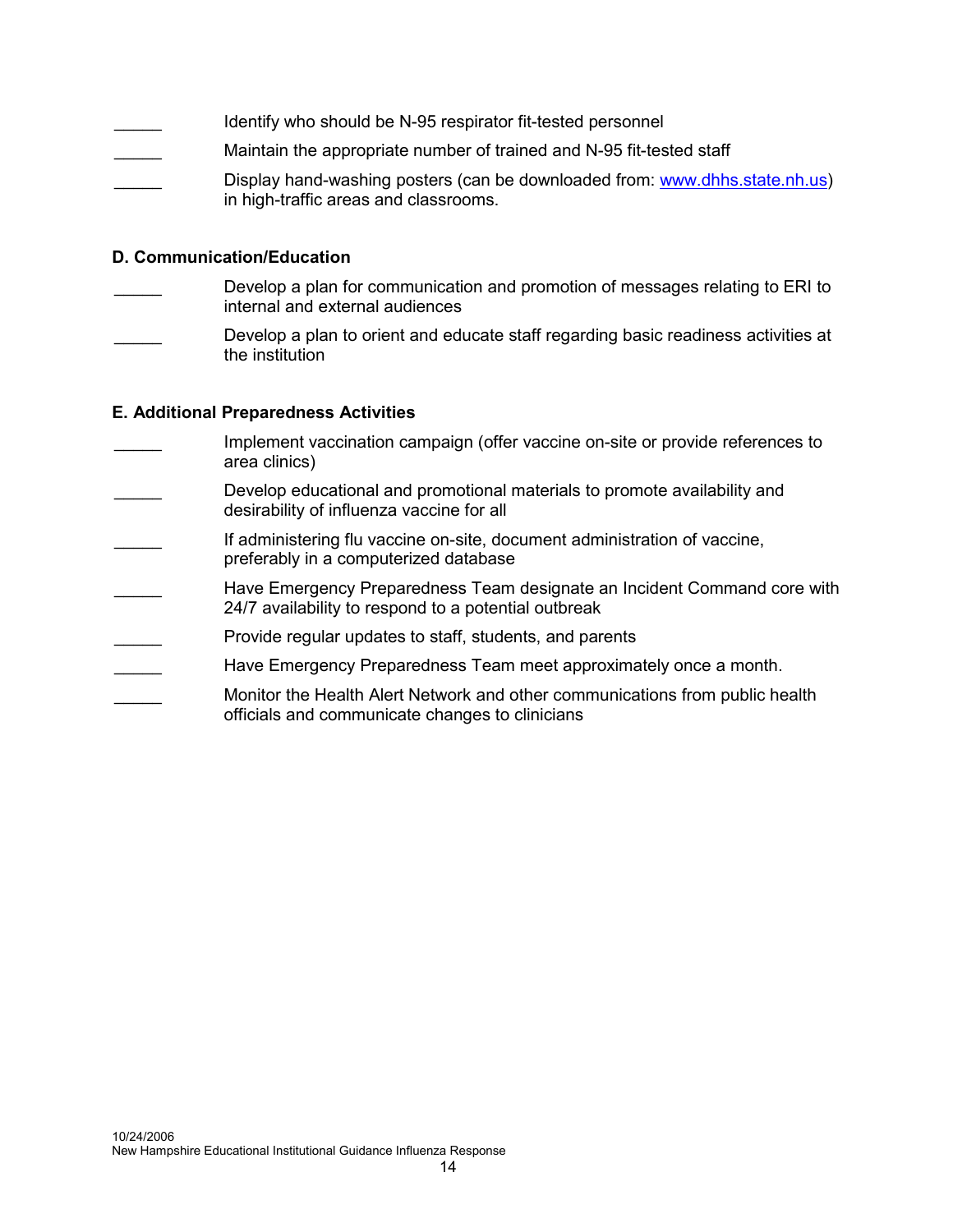# Level Yellow-Orange (ERI plan)/Pandemic Alert Period (WHO)

\_\_\_\_\_ Continue applicable activities from Level Green/Interpandemic Period

#### A. Access Control

Review possible need to restrict vendors, visitors, and conferences/group activities

#### B. Surveillance, Screening and Triage

- \_\_\_\_\_ Consult with DHHS when suspect, after initial clinical evaluation, that a patient may have an ERI
- Register staff or students traveling to designated high risk areas and report any symptoms of fever or cough that occur (monitor NH DHHS website for high risk areas, symptoms, and time period for surveillance)
- Register staff and students who have had contact with suspected patients and screen daily for fever or respiratory symptoms.
- Submit surveillance data electronically to NH DHHS daily using the form provided by DHHS (currently under development)

#### C. Infection Control/Precautions

- Expand precautions for clinicians to include airborne, droplet, and contact precautions for suspect cases with risk factors
- Follow droplet precautions for suspect cases with no risk factors

#### D. Communication/Education

- Place staff at high-traffic areas to answer questions and direct persons to health services as needed
- Keep the community informed and provide education about prevention and symptom surveillance
- \_\_\_\_\_ Consider creating a designated phone line to campus health services

#### E. Additional Preparedness Activities

\_\_\_\_\_ Emergency Preparedness team should meet daily to review situation and strategies